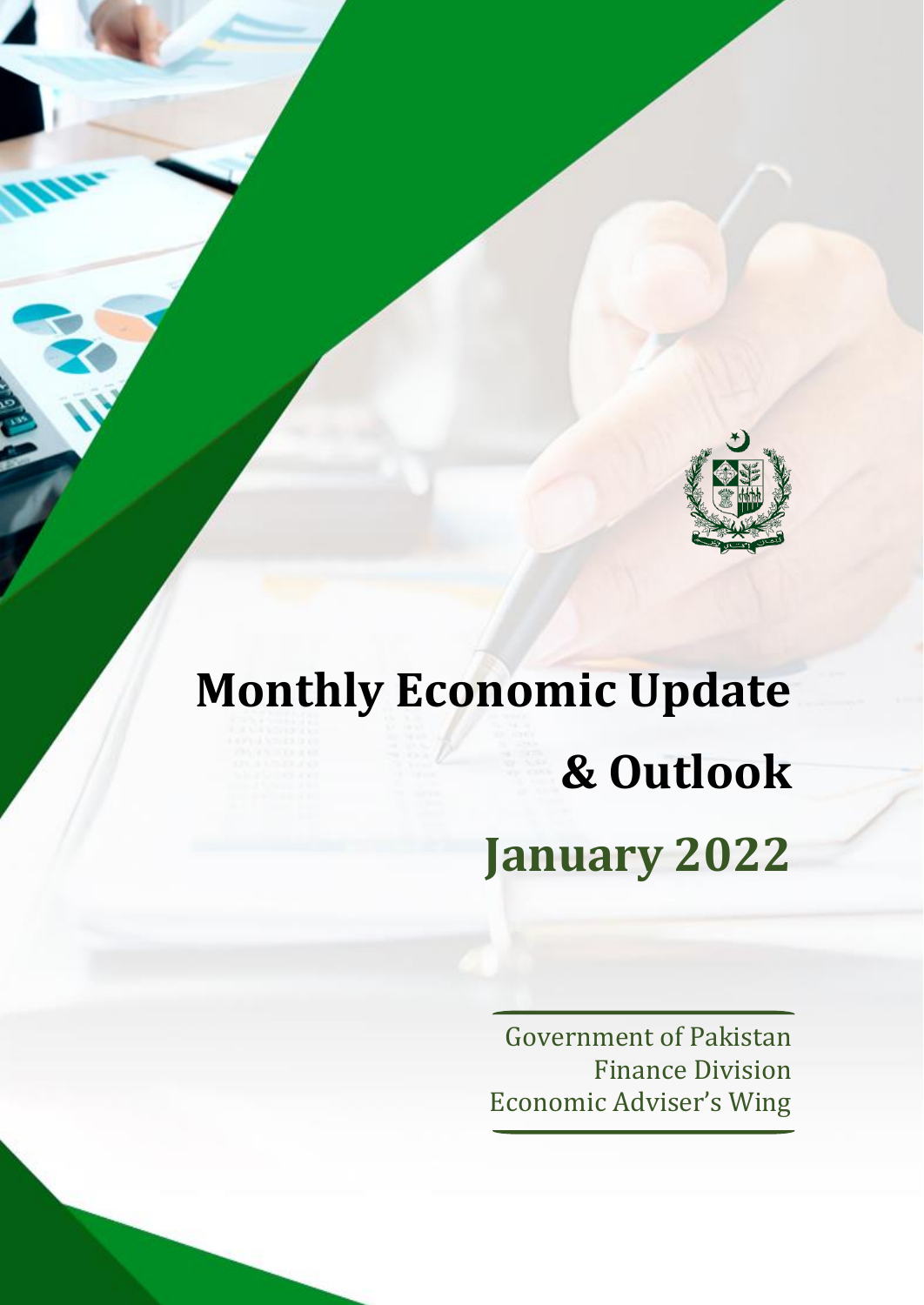

# **Contents**

| 14 |
|----|
| 16 |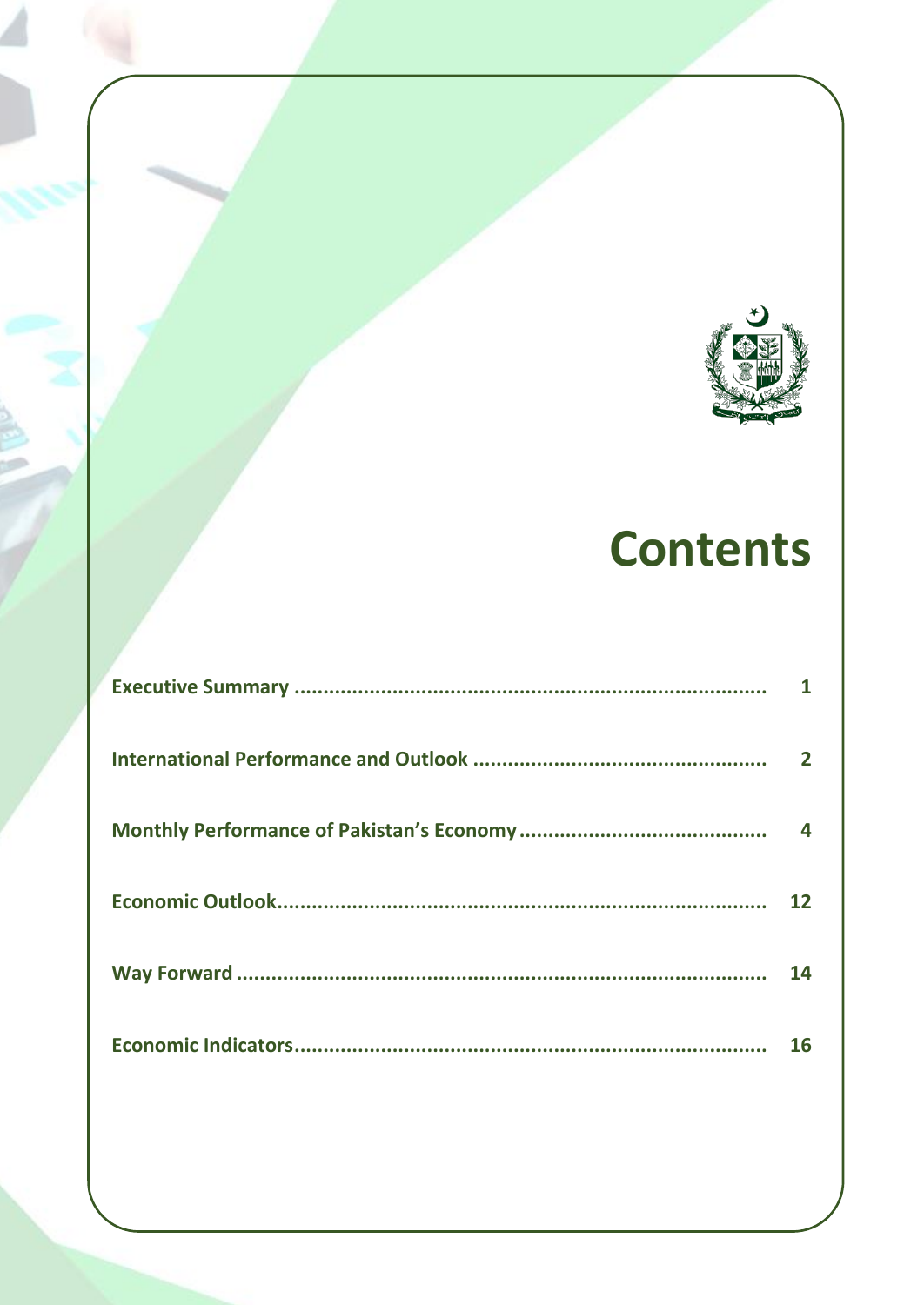# **Executive Summary**

- Though a V-shaped recovery was observed in several countries after the pandemicinduced deep economic depression but the pace of recovery has slowed. IMF has marginally decreased global growth by 0.5 percent to 4.4 percent for the year 2022. The emergence of Omicron variant, geopolitical tension, resurge in global commodity prices, renewed restrictions and supply chain disruptions are the major factors for slashing down the global growth by IMF. In December 2021, global energy prices fell 3.1 percent, adding to the 6.2 percent decline in November. Contrary, non-energy prices jumped 1.3 percent. Among key subgroups, agriculture commodities rose 0.8 percent, fertilizers 1.7 percent, metals & minerals 2.4 percent, while precious metals fell by 2.6 percent.
- **Real Sector:** For Rabi season 2021-22, wheat crop has been sown on an area of 22.8 million acres (97.7 of target). The overall better input utilization is expected to increase crops production in Rabi season 2021-22. During H1 of CFY, agriculture credit disbursement increased by 3.9 percent to Rs 641 billion compared to Rs 617 billion same period last year. LSM posted a growth of 3.3 percent during Jul-Nov FY2022.
- **Fiscal, Monetary & External:** The fiscal deficit in Jul-Nov FY2022 was recorded at 1.5 percent of GDP (Rs 951 billion). The primary balance posted a deficit of Rs 36 billion (0.1% of GDP). During  $1^{st}$  July –  $31^{st}$  December, FY22 money supply  $(M_2)$  witnessed growth of 4.5 percent (Rs. 1,104.1 billion) as compared to growth of 5.6 percent (Rs. 1,162.8 billion) last year. During Jul-Dec FY2022, the current account deficit was recorded at \$ 9.1 billion (5.7% of GDP).
- **Economic Outlook:** Though economic recovery is underway, the economy is also confronting new COVID-19 wave, inflation and external sector pressure. The rising global inflation along with the significant increase in transportation cost and the subsequent supply chain disruption is expected to make international trade costly.
	- $\circ$  Although CPI inflation showed a marginal decline in December 2021 and in January 2022, the SPI also shows decline on weekly basis, but even if this would be reflected in the overall CPI index, YoY inflation in January 2022 may slightly accelerate due to the base effect. However, MoM inflation may decline. The government policy, administrative and relief measures will continue to counter the inflationary pressures in coming months.
	- o The MEI remained strong in November. The momentum in the economic dynamism observed in recent months is expected to have continued to support economic activity in December 2021. Thus, the MEI is expected to remain strong on the back of strong performance of high frequency indicators.
	- o Exports and imports of goods and services increased in December 2021. Both were supported by strong positive seasonal effects. However, these effects are stronger on imports. Usually in the months of January these effects disappear, which may soften the export proceeds, but also to a more important moderation in import payments. It is therefore expected that the trade deficit will settle at lower levels in January. Together with the expected improvement in the trade balance, the current account deficit may start declining in January.
	- o The government's fiscal consolidation measures will continue for effective revenue mobilization and follow a prudent expenditure management strategy to reduce fiscal deficit while focusing on the important priority sectors to keep the growth momentum intact.

Pakistan's economy continues to show healthy value-added creation. Its cyclical position is largely balanced and the trend growth rate of potential output remains strong. Meanwhile, certain risks exist in the economy including the spread of Omicron variant, inflationary and external sector pressures due to rebounding of global commodity prices. However, appropriate policies i.e., massive vaccination drive, effective monitoring of markets and prudent measures to curtail non-essential imports are underway to offset the risks and challenges being faced by the economy.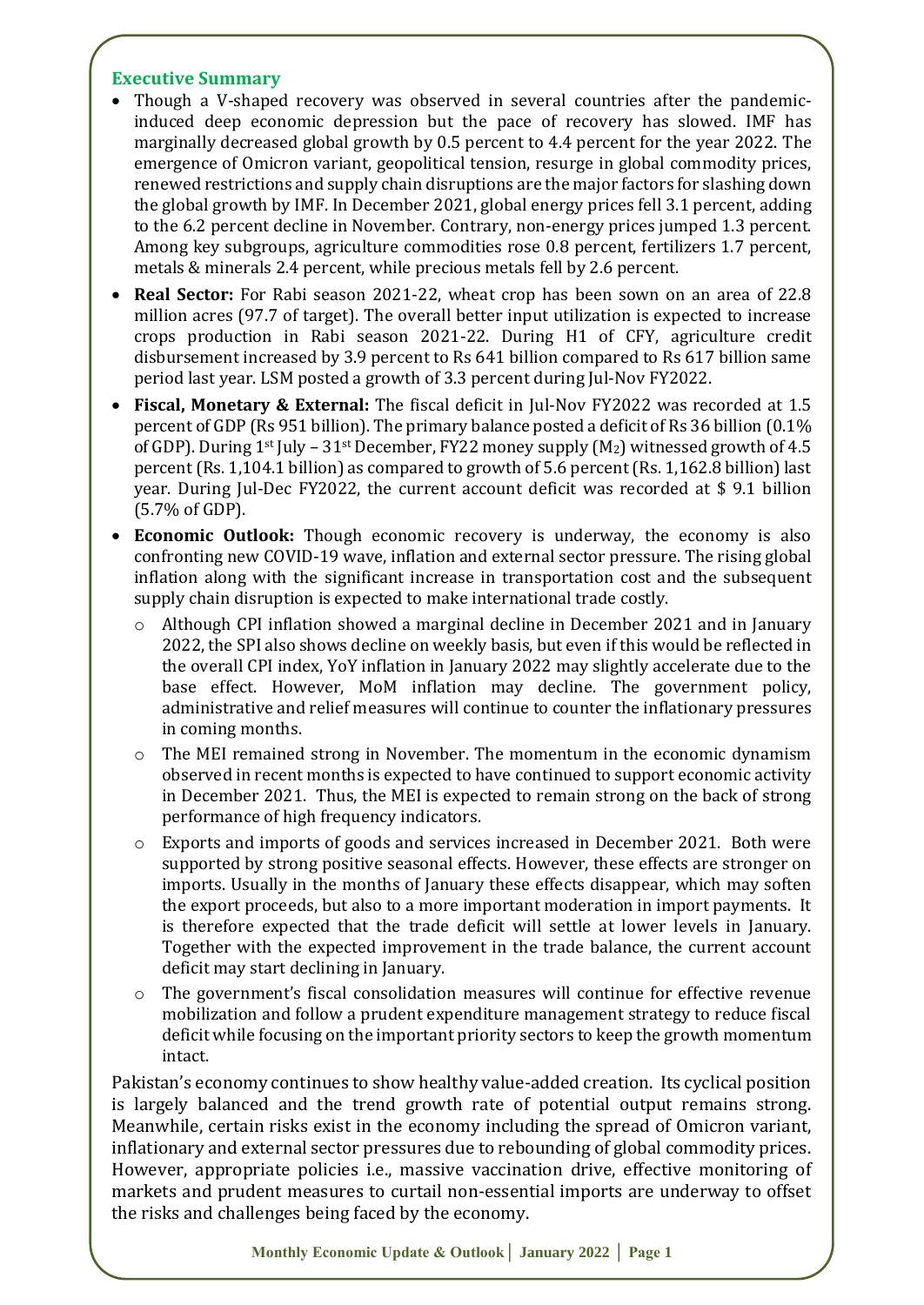# **1. International Performance and Outlook**

During the last two years, the world economy has been confronted with the COVID-19 crises. After the pandemic-induced deep economic slump observed in many countries, a V-shaped recovery is being followed. At the current stage, the world economy is still in recovery mode, but the pace of recovery is slowing down. One of the main current issues is that the strong recovery went along with supply shortages, which together with the uptick in demand led to a surge in inflation. The trade-off between slower economic growth and rising inflation confronts central banks with a major challenge in the conduct of their monetary policies. Further, persistent labor market and supply-chain related challenges are not only resisting the global economic recovery but also increasing inflationary pressures. However, from the positive side, when economic growth may decelerate, it will remain above trend. In addition, adjustments in economic behavior of economic agents, together with focused fiscal policy measures in some countries, may open the prospects for future productivity gains.

After expanding by 5.9 per cent in 2021, the global output is projected to grow by 4.4 per cent in 2022 and 3.8 per cent in 2023, according to the IMF's the World Economic Outlook. Yet the momentum for world growth – especially in China, the United States and the European Union – slowed considerably as the effects of monetary and fiscal stimulus began to recede and continued major supply-chain disruptions. Rising inflationary pressures in many economies mostly driven by the exogenous pressures are posing additional risks to economic recovery.

The human and economic toll of the pandemic are projected to increase again, with the highly transmissible Omicron variant of COVID-19 unleashing new waves of infections. The growth outlook therefore remains susceptible to an upsurge in cases and potential restrictions on economic activities.

Rising inflationary pressures in most of the economies put additional risks to recovery. Global headline inflation rose to an estimated 5.2 per cent in 2021, more than 2 percentage points above its trend rate in the past 10 years. Any unexpected shifts in the monetary policy stances of the Federal Reserve in the United States could abruptly change investor's expectations and trigger large adjustments in portfolio allocations, while significantly reversing the capital flows from developing countries.

During December 2021, Bureau of Labor Statistics reported the US economy [added](https://www.bls.gov/news.release/empsit.nr0.htm)  [199,000 jobs in December,](https://www.bls.gov/news.release/empsit.nr0.htm) down from 249,000 in November, and the unemployment rate was 3.9 percent, down from 4.2 percent in November. A few more months of strong job additions still required for the recovery to reach the pre-pandemic peak. Wages continued to surge, rising 0.6 percent in December and 4.7 percent for the year, reflecting intense competition among employers for workers.

On Inflation front, it rises 7 percent in December 2021 over the past year, highest since 1982. The growth forecast in US economy has uncertainties, currently managing through another COVID-19 wave, exacerbated by the rapid transmission of the Omicron variant. Even with the experience of the past two years, there is no exact prediction about economic recovery in response to the pandemic. This reflects through volatility of growth in WEI, as shown in Fig-1.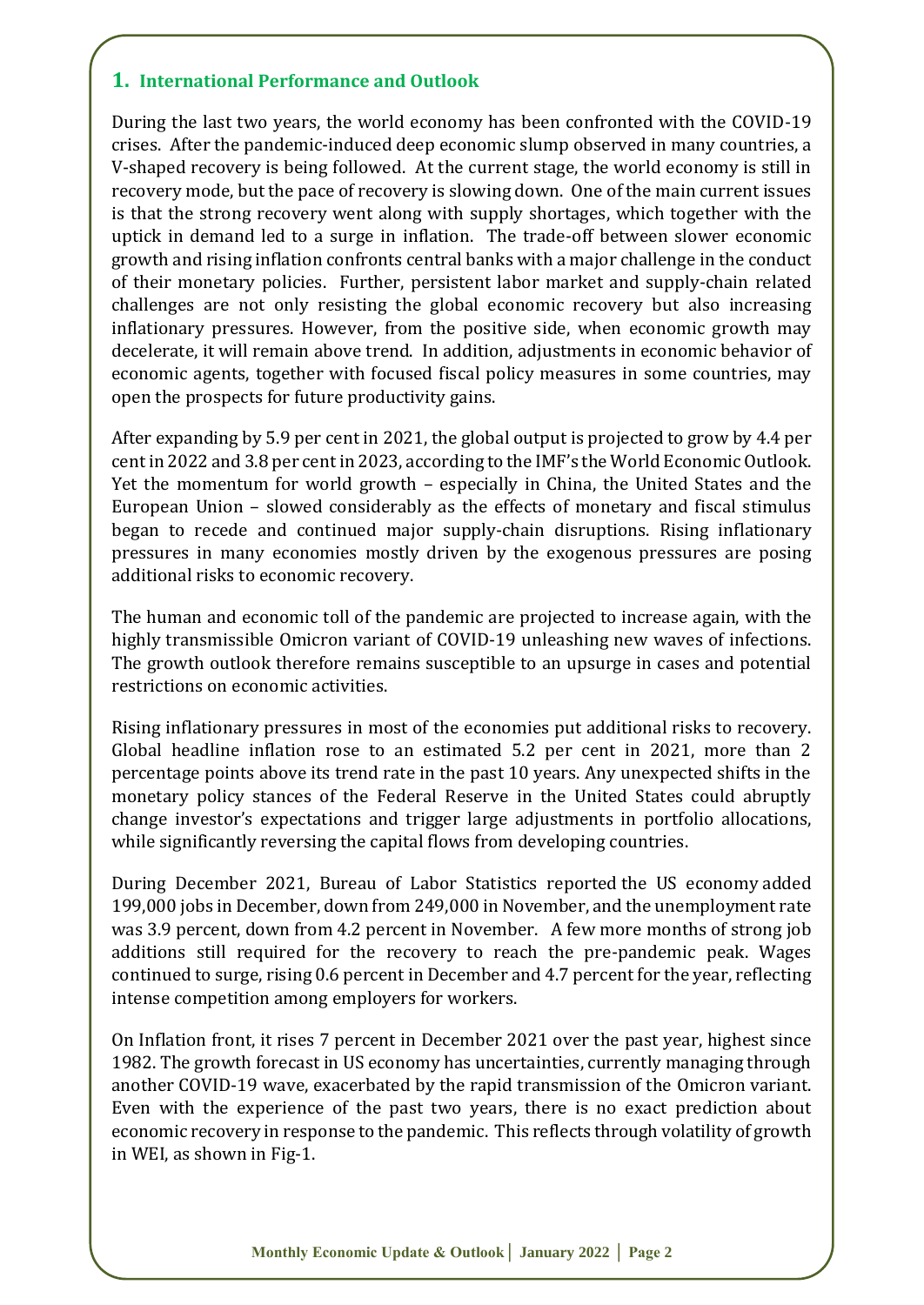

The Composite Leading Indicators (CLIs) complied by OECD, is available up to December 2021. The CLI index movement of Pakistan's main export markets has slowdown in December 2021 and observed lowest value in all major economies during the second half of 2021 due to uncertainty prevailed by Omicron variant (Fig-2).



In the US, profit for S&P 500 companies rose 22 percent in the fourth quarter and nearly 50 percent in 2021. Accordingly, S&P 500 reached to all time high of 4,794 points as on 04<sup>th</sup> December 2021. This is also confirmed by the Chicago Board Options Exchange (CBOE) Volatility Index which is commonly used as a measure of investors' uncertainty, observed below 20 in recent weeks (Fig-3).



The global economy expanded for the last eighteen months, according to the JPMorgan Global PM (compiled by IHS Markit). However, the surge of new wave of COVID-19, services sector performance became globally affected.

Both manufacturing and service sectors expanded in December, although services business activity growth eased to a three-month low. A renewed rise in COVID-19 cases, fueled by the spread of the more infectious Omicron variant, led to increased restrictions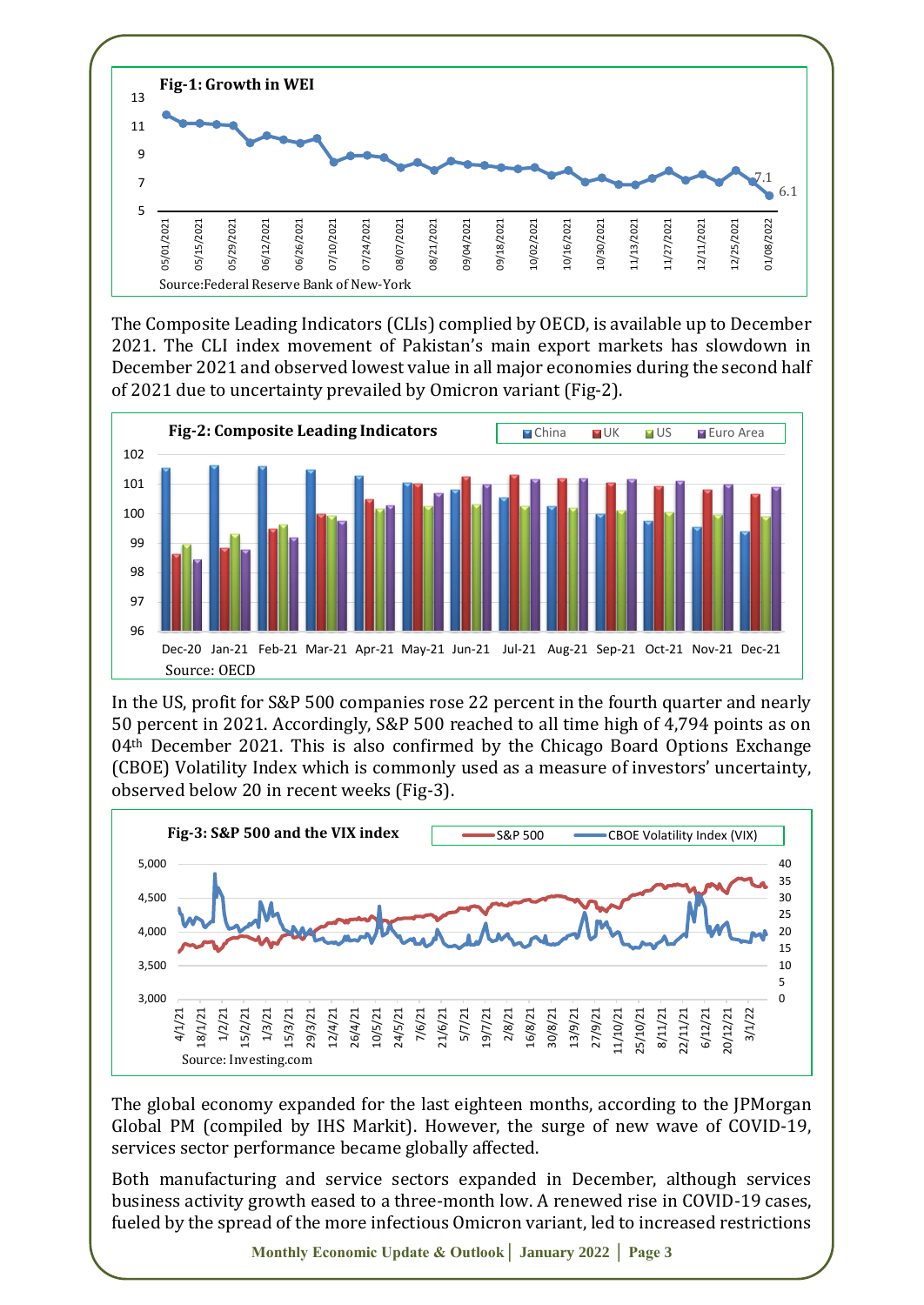(both imposed and voluntary). Even so, services output growth continued to surpass manufacturing for a ninth successive month.

Meanwhile, manufacturers reported that constraints on production eased, which had been a positive sign. Supplier delivery delays eased while price pressures cooled in December, though supply issues remained a significant drag on production globally. The risk remains that the more infectious Omicron variant spread can further aggravate growth and supply chain issues, making it a key unknown to monitor going into 2022. Moreover, the number of global factories reporting lower output due to material or staff shortages slipped further from the October peak – another key contributor to the ongoing demand-supply imbalance – declined from November's all-time high.

Despite the easing of price pressures, global input and output price inflation remained elevated by historical standards. While the easing of price pressures ought to be a positive sign, the latest developments surrounding the spread of the more infectious COVID-19 Omicron variant and the resultant increase in restrictions pose renewed threats to supply chain and prices. Risks of increased inclination for monetary policy tightening by central banks around the world and amid a situation of slowing service sector growth spell of increased downside risks for global growth in coming months.

For December 2021, global commodity prices showed that energy prices fell 3.1 percent, adding to the 6.2 percent decline in November. On the other hand, non-energy prices jumped 1.3 percent. Among key subgroups, agriculture commodities rose 0.8 percent, fertilizers 1.7 percent, metals & minerals 2.4 percent, while precious metals fell by 2.6 percent.

# **2. Monthly Performance of Pakistan's Economy**

Recently, Pakistan Bureau of Statistics (PBS) has made rebasing exercise in which it has been found that growth in FY2021 increased to 5.57 percent. This growth momentum will also continue in FY 2022 on the basis of favorable movement in high frequency variables.

## **2.1 Real Sector**

PBS in 104th Meeting of National Accounts Committee revised base year for GDP at constant basic prices on 2015-16. While the change of base of national accounts is a gigantic and challenging task, it also provides an opportunity to enhance the coverage of economic activities and improve the estimation methodologies along with sources of data. The PBS has implemented the recommendations of 2008 System of National Accounts (SNA) and enhanced the coverage of economic activities.

## **Box Item-I: Rebasing of National Accounts at base year prices of 2015-16**

On Jan 20, 2022, PBS hold 104th Meeting of National Accounts Committee to Finalized GDP for 2019-20 and Revised GDP for2020-21 at constant basic prices of 2005-06. On the basis of available information, summarized National Accounts is as follows:

|                     |         |        | National Accounts - Summary Table (2005-06 Base) |                  |         |         |      |         |
|---------------------|---------|--------|--------------------------------------------------|------------------|---------|---------|------|---------|
|                     |         |        | GVA (Rs. Bn.)                                    | Growth Rates (%) |         |         |      |         |
| Sector/<br>Industry | 2019-20 |        | 2020-21                                          |                  | 2019-20 |         |      | 2020-21 |
|                     | Revised | Final  | Provisional                                      | Revised          | R       | F       | P    | R       |
| <b>Agriculture</b>  | 2,435   | 2,447  | 2,502                                            | 2,527            | 3.31    | 3.83    | 2.77 | 3.29    |
| Industry            | 2,407   | 2401   | 2,493                                            | 2,616            | $-3.77$ | $-4.01$ | 3.57 | 8.94    |
| <b>Services</b>     | 7,700   | 7,704  | 8,041                                            | 8,083            | $-0.55$ | $-0.50$ | 4.43 | 4.92    |
| <b>Total</b>        | 12,542  | 12,552 | 13,036                                           | 13,226           | $-0.47$ | $-0.39$ | 3.94 | 5.37    |
| Source: PBS         |         |        |                                                  |                  |         |         |      |         |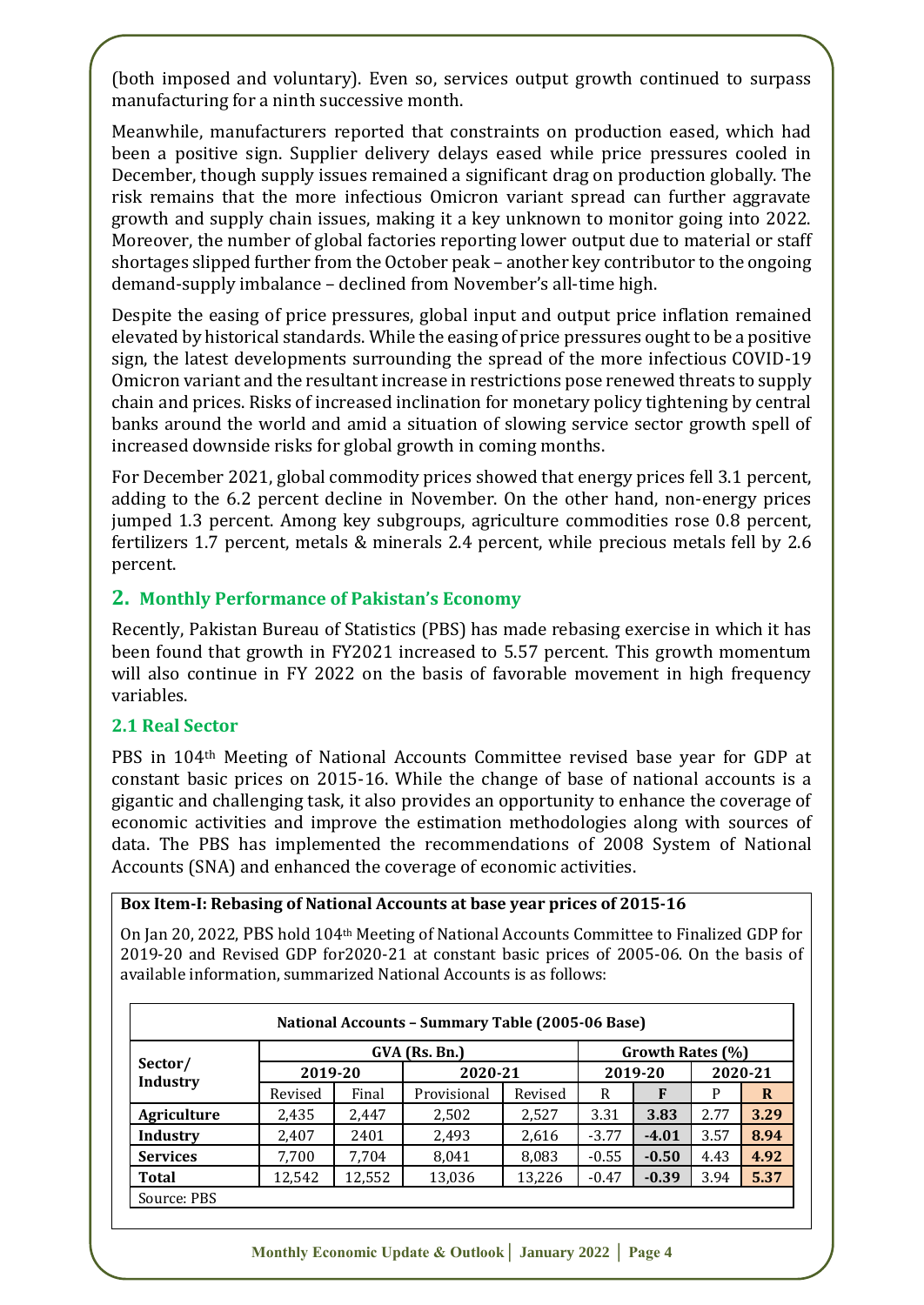#### **Change of base year 2015-16 for GDP at constant basic prices from 2005-06**

The economy of Pakistan is broadly divided into agriculture, industrial activities and services. While the structure of dissemination of data relating to agriculture has remained the same in 2015-16 rebasing as was during the 2005-06 base.

Regarding, Industry, Manufacturing is the major component. In Manufacturing, Large-Scale Manufacturing has the highest share. Thus, in order to capture changes in market due to technological advancement, Census of Large-Scale Manufacturing Industries (CMI) is imperative. Earlier, QIMI were derived from the Census of Manufacturing Industries (CMI) 2005-06. Thus, from a total of 112 items, cumulative weight of 70.3% was being used for computation of QIM in 2005-06. For rebasing QIM, CMI 2015-16 has been used. QIMI is thus computed from 123 items having total weight of 78.4 %. Further, little more adjustment has been made in the industrial activities due to the inclusion of water supply industry (the private sector only) along with electricity and gas industries.

However, following the structure of Pakistan Standard Industrial Classification (PSIC) -2010, services industries witnessed significant changes in dissemination structure. There are now 10 subsectors in Services. Accommodation and Food Services Activities (Hotels & Restaurants), Education, Human Health and Social Work Activities, Information and Communication are new subsectors being added. However, Information and Communication is extracted from earlier Transport, Storage & Communication while Education, Human Health and Social Work Activities has been separated from Other Private Services. Housing Services (Ownership of Dwellings) is reclassified as Real Estate Activities (OD)

The summary results of GDP at basic prices 2015-16 rebasing along with comparison on 2005- 06 is given below:



|                     | 2015-16 | 2005-06<br>Agriculture                                                                                                                                                                                                  | 2015-16 | 2005-06<br><b>Indistrial</b>        | 2015-16 | 2005-06<br><b>Services</b> | 2015-16 | 2005-06<br><b>GDP</b> at basic               |       | 2015-16                                            | 2005-06<br><b>Agriculture</b> | 2015-16<br>Indistrial | 2005-06                                | 2015-16 | 2005-06<br><b>Services</b> | 2015-16 | 2005-06<br><b>GDP</b> at basid   |  |
|---------------------|---------|-------------------------------------------------------------------------------------------------------------------------------------------------------------------------------------------------------------------------|---------|-------------------------------------|---------|----------------------------|---------|----------------------------------------------|-------|----------------------------------------------------|-------------------------------|-----------------------|----------------------------------------|---------|----------------------------|---------|----------------------------------|--|
|                     |         |                                                                                                                                                                                                                         |         | <b>Activities</b>                   |         |                            |         | prices                                       |       |                                                    |                               |                       | <b>Activities</b>                      |         |                            |         | prices                           |  |
|                     |         | Source: PBS                                                                                                                                                                                                             |         |                                     |         |                            |         |                                              |       |                                                    |                               |                       |                                        |         |                            |         |                                  |  |
|                     |         | The comparison series of other related variables on new base year 2015-16 is:                                                                                                                                           |         |                                     |         |                            |         |                                              |       |                                                    |                               |                       |                                        |         |                            |         |                                  |  |
| <b>Base</b><br>Year |         | Year                                                                                                                                                                                                                    |         | GDP (MP)<br>(Rs<br><b>Billion</b> ) |         | GDP (MP)<br>(\$ Billion)   |         | <b>Net Primary</b><br>Income<br>(Rs Billion) |       | Gross<br><b>National</b><br>Income<br>(Rs Billion) |                               |                       | <b>Exchange</b><br>Rate<br>$(1$ = Rs)$ |         | Population<br>(million)    |         | Per<br>Capita<br>Income<br>(USS) |  |
| 2005-               |         | 2019-20                                                                                                                                                                                                                 |         | 43,326                              |         | 274                        |         |                                              | 3,243 |                                                    | 46,569                        |                       | 158.03                                 |         | 208.31                     |         | 1,415                            |  |
| 06                  |         | 2020-21                                                                                                                                                                                                                 |         | 50,043                              |         | 313                        |         |                                              | 4,515 |                                                    | 54,558                        |                       | 160.02                                 |         | 211.93                     |         | 1,609                            |  |
| $2015 -$            |         | 2019-20                                                                                                                                                                                                                 |         | 47,522                              |         | 301                        |         |                                              | 2,731 |                                                    | 50,252                        |                       | 158.03                                 |         | 218.24                     |         | 1,457                            |  |
| 16                  |         | 2020-21                                                                                                                                                                                                                 |         | 55,488                              |         | 347                        |         |                                              | 3,858 |                                                    | 59,346                        |                       | 160.02                                 |         | 222.59                     |         | 1,666                            |  |
|                     |         | 2.1-a Agriculture<br>For Rabi season 2021-22, wheat crop has been sown on an area of 22.8 million acres (97.7<br>percent of target area of 23.3 million acres) <sup>1</sup> . The input situation is expected to remain |         |                                     |         |                            |         |                                              |       |                                                    |                               |                       |                                        |         |                            |         |                                  |  |
|                     |         | ${}^{1}$ As on 18-01-2022, Punjab has voluntarily enhanced its sowing target to 16.779 million acres from the assigned                                                                                                  |         |                                     |         |                            |         |                                              |       |                                                    |                               |                       |                                        |         |                            |         |                                  |  |

## **2.1-a Agriculture**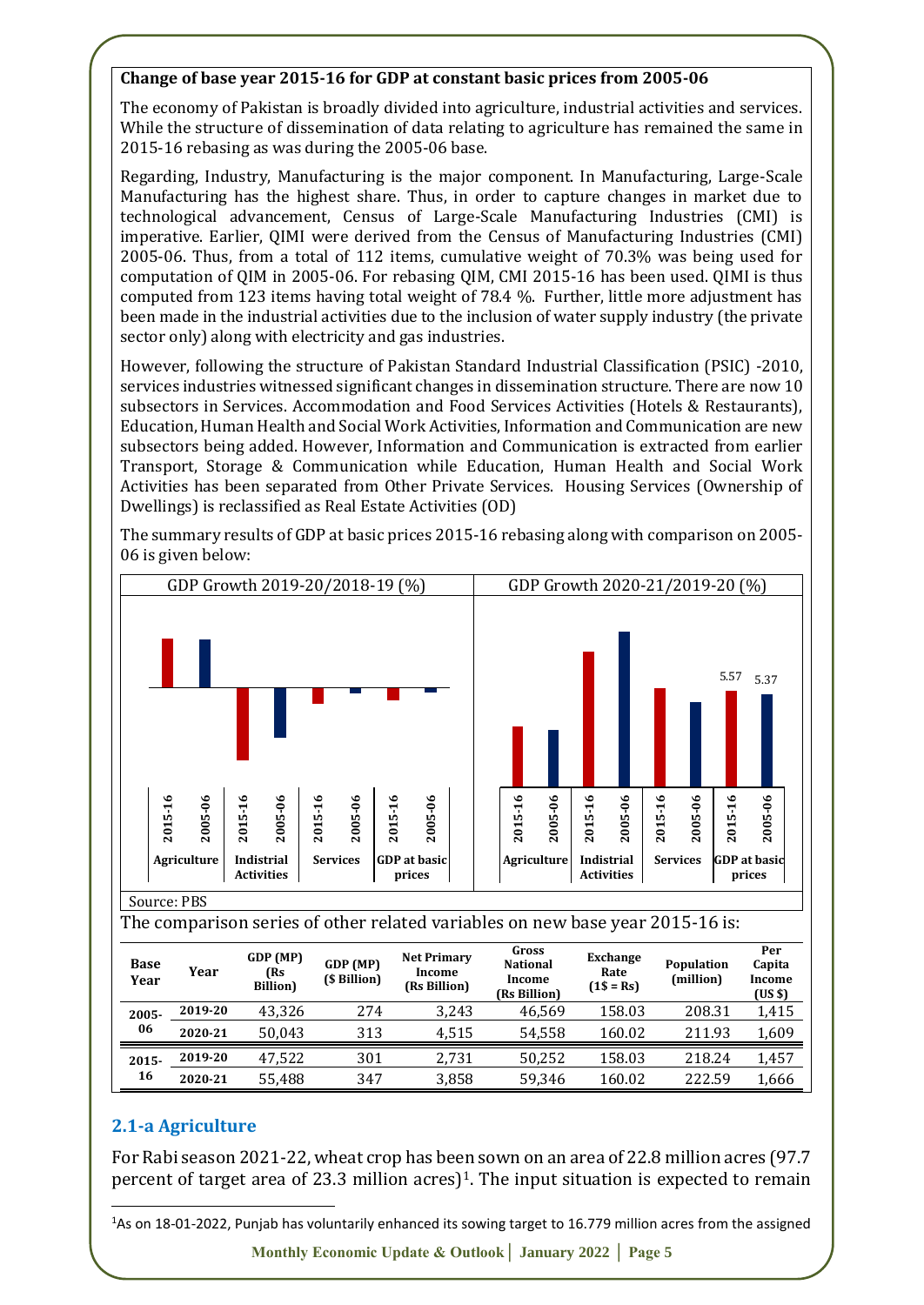smooth to achieve wheat production target of 28.9 million tonnes. The better input situation is expected to increase crops production in Rabi season 2021-22.

During July-December FY2022, the agriculture credit disbursement recorded an increase of 3.9 percent and reached Rs 640.8 billion (Rs 616.9 billion same period last year). The farm tractors sales increased by 21.2 percent to 26,479 and its production increased by 15.2 percent to 26,945 compared to corresponding period last year. The urea off-take during Rabi 2021-22 (Oct-Dec), was 1,687 thousand tonnes which decreased by 7.7 percent, while DAP offtake was 679 thousand tonnes which decreased by 14.3 percent over the same period of last season.

# **2.1-b Manufacturing**

The overall LSM posted a growth of 3.3 percent during Jul-Nov FY2022 against the growth of 6.9 percent same period last year. During the period, 11 out of 15 subsectors of LSM have witnessed positive growth.



In the first half of FY 2022 Car production and sale increased by 72.8% and 71.2%, respectively, Trucks & Buses production and sale increased by 65.6% and 57.3 % and tractor production and sale increased by 15.2% and 21.2%, respectively.

In December FY2022 total cement dispatches declined by 4.2% to 4.6 Mt (4.8 Mt in December FY2021). Domestic consumption decreased by 2.4 % to 4.1 Mt against 4.2 Mt same month last year. During Jul-Dec FY2022, total cement dispatches in the country ticked down 4.1% to 27.5 Mt (28.6 Mt last year). While domestic dispatches increased by 2.0% to 24.1 MT in Jul-Dec FY2022 (23.6 MT last year). Total Oil sales increased by 14% to 11 mn tonnes during Jul-Dec FY2022 (9.6 mn tonnes last year).

# **2.2 Inflation**

<u>.</u>

CPI inflation during Jul-Dec recorded at 9.8 percent against 8.6 percent during the same period last year. Month on Month (MoM) basis, CPI recorded a decline of 0.02 percent in December 2021 against an increase of 3.0 in November 2021. The overall spike in CPI is due to increase in the prices of imported items. As the country of net importer of essential items especially crude oil, wheat, sugar, pulses and edible oil which ultimately transmitted into the domestic prices. However, present government is taking policy, administrative and relief measures to control inflationary pressure in the country.

SPI which monitors the price movement of 51 essential items recorded a decline of 0.06 percent for the week ended on Jan 20, 2022, driven by a sharp drop in the prices of

target of 16.210 million. (Provincial Crop Reporting Services (CRS)).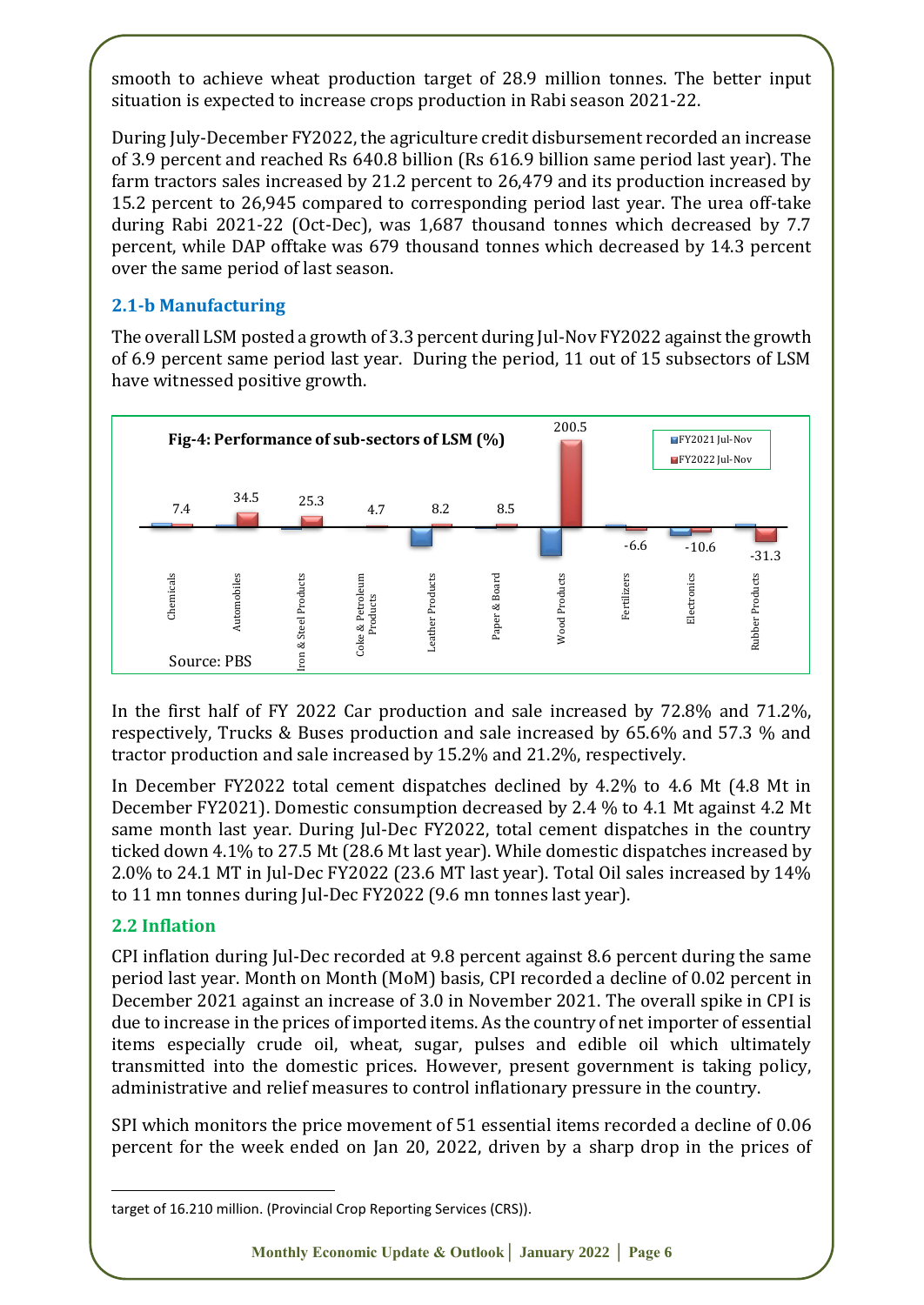essential food items. The prices of 24 items increased, while 07 items decreased and prices of 20 items remained stable.

| Table-1                                | <b>International Prices</b> |                        |                    |
|----------------------------------------|-----------------------------|------------------------|--------------------|
| Months                                 | Sugar $(\frac{5}{MT})$      | Wheat $(\frac{5}{MT})$ | Crude Oil (\$/Brl) |
| $Dec-20$                               | 310.0                       | 251.2                  | 49.9               |
| $Dec-21$                               | 420.0                       | 327.8                  | 74.3               |
| % Change                               | 35.5                        | 30.5                   | 48.9               |
| <b>Source: Pink sheet (World Bank)</b> |                             |                        |                    |

|                    |                                 | <b>Domestic Prices in Pakistan</b> |                   |                                      |
|--------------------|---------------------------------|------------------------------------|-------------------|--------------------------------------|
| Months             | <b>Sugar Refined</b><br>(Rs/Kg) | <b>Wheat Flour</b><br>(Rs/20Kg)    | Petrol (Rs/Liter) | <b>Hi-Speed Diesel</b><br>(Rs/Liter) |
| $Dec-20$           | 83.3                            | 971.2                              | 103.5             | 108.2                                |
| $Dec-21$           | 91.5                            | 1174.7                             | 143.7             | 140.6                                |
| % Change           | 9.9                             | 20.9                               | 38.9              | 29.9                                 |
| <b>Source: PBS</b> |                                 |                                    |                   |                                      |

The above comparative analysis suggests that the Government of Pakistan sustained pressure to provide relief and full inflationary pressure was not passed on to the domestic consumers proportionately.

# **2.3. Fiscal**

The fiscal deficit during Jul-Nov FY2022 stood at Rs 951 billion against Rs 822 billion in the same period of last year. In terms of GDP, the fiscal deficit has been contained at 1.5 percent, the same level as in the comparable period of last year. Whereas primary balance posted a deficit of Rs 36 billion (0.1 percent of GDP) during Jul-Nov FY2022 against the surplus of Rs 216 billion (0.4 percent of GDP) last year.

During the period under review, net federal revenues grew by 7.0 percent to Rs 1482 billion against Rs 1391 billion in the comparable period of last year. Major contribution in net revenue growth stemmed from 35 percent rise in tax collection, while on the other hand, non-tax collection reduced by 22 percent. The decline in non-tax collection has been realized owing to sharp decrease in collection from petroleum levy followed by decline in Natural gas development surcharge and mark up (PSEs & others). On the other hand, total expenditures increased by 21 percent due to sharp rise in subsidies and grants. While expenditures under PSDP grew significantly by 44 percent to Rs 252 billion during Jul-Nov FY2022 against Rs 175 billion in the same period of last year.

# **FBR Tax Collection**

The net provisional tax collection by FBR increased by 32.5 percent to reach Rs 2919.7 billion during the first half of FY2022 against Rs 2204.1 billion in the same period of last year. The net collection has exceeded the target of Rs. 2,633 billion by Rs. 286.5 billion.

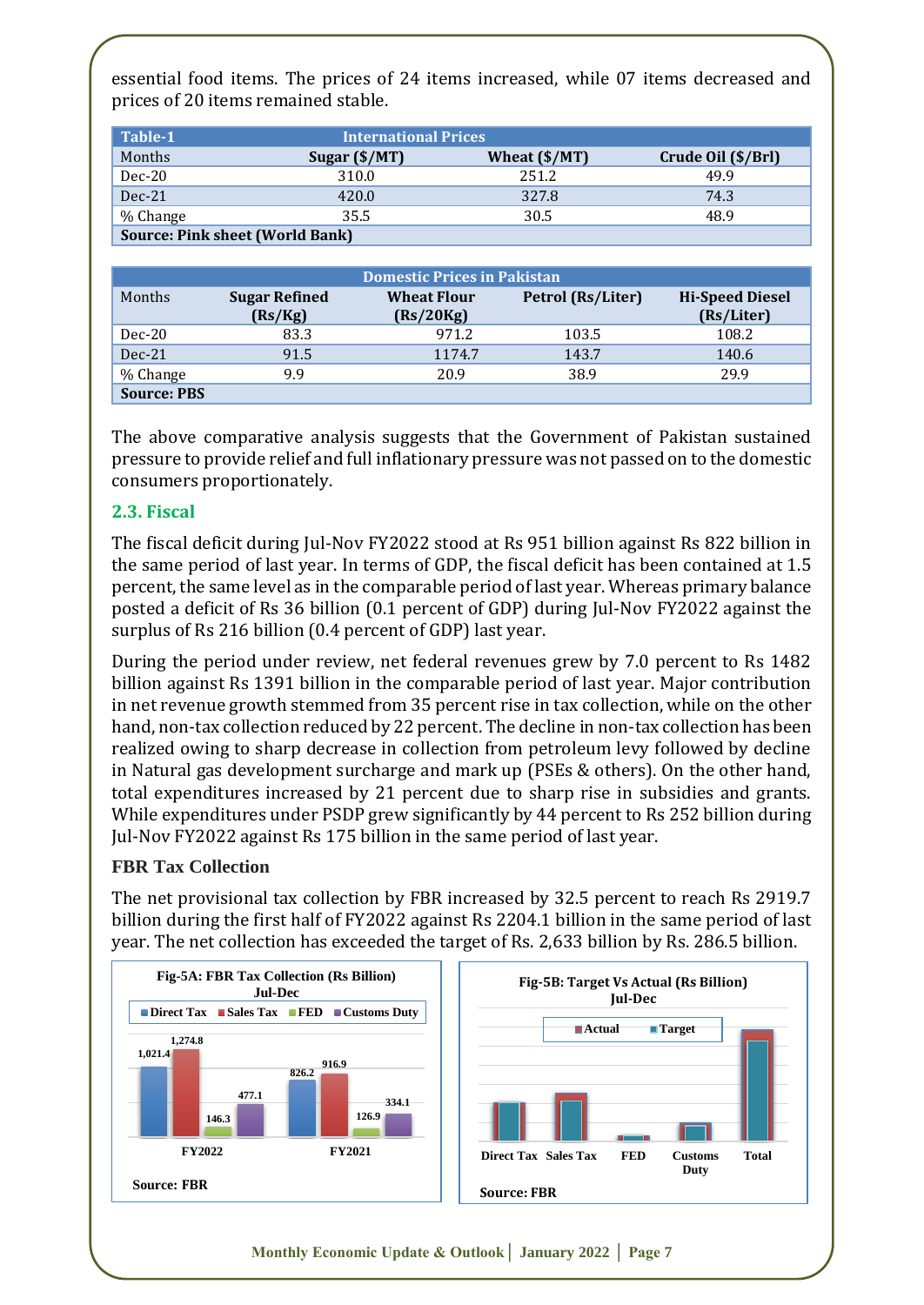Total domestic tax collection, increased by 30.6 percent to Rs 2442.6 billion during Jul-Dec FY2022 as compared with Rs 1870.0 billion in the same period last year. Within domestic tax collection, direct tax grew by 23.6 percent, sales tax 39.0 percent and FED 15.3 percent. While collection under customs duty grew by 42.8 percent during the first half of FY2022 over the same period of last year.

#### **Box Item-II: FBR's Measures to Improve Business Climate & Tax Collection**

In an effort to maximize the revenues to enable the Government to meet its developmental and other expenditures, FBR is extending maximum facilitation to taxpayers as factor of enhancing ease-of-doingbusiness in the country. FBR is also targeting documentation of the economic transactions through various measures to control illicit transactions and promote legal trade. FBR's major initiatives and achievements during first half of FY2022 for the realization of the above objectives are given below.

- Track and Trace Solution has been rolled out for Tobacco & Sugar Sectors and it's rolling out for Cement, Beverages and Fertilizer Sectors is in progress.
- Responding to the growing needs of digitization of economic transactions in Pakistan, FBR has launched POS Invoicing, which is a computerized system for recording sales data, managing inventory and maintaining customer data.
- To achieve trade facilitation in automated environment, reduce clearance times for legitimate trade, improved compliance through increased access to regulatory information and functions, the system of Pakistan Single Window (PSW) has been launched.
- FBR has introduced a new automated process in the Customs WeBOC system for scanning of containerized import consignments of industrial raw materials for their speedy clearance at ports.
- Removal of the requirement for I-form, e-form and other documents implemented since 31st December 2021.
- Virtual Assessment Module is a system based automated assessment of GDs on the basis of selectivity criteria. The module will significantly facilitate assessment process of GDs by reducing the clearance time.
- The Authorized Economic (AEO) Module has been developed and deployed. It will help reducing in port dwell time and customs clearance.
- Threshold for Electric/Digital Mode of Payment has been lowered from Rs.500,000 to Rs.200,000 to streamline payment process and reduce processing time.
- The Common Bonded Warehousing Module developed and deployed. It will help streamlining the matters relating to Common Bonded Warehouse.
- To facilitate taxpayers, centralized automated refund system has been introduced with no requirement for manual application and verification.
- Building further on its vision to facilitate taxpayers and ensure ease of doing business through automation, digitization, and minimization of human interaction with taxpayers, FBR has launched Single Sales Tax Portal. Effective from filing of sales tax return of December 2021 (to be filed in January 2022), taxpayers will be able to file a single monthly sales tax return instead of multiple returns on different portals; thereby, significantly reducing the time and cost of compliance.
- In order to provide faceless tax administration, reducing compliance cost and saving precious time of the taxpayers, the mechanism of e-hearing has been devised.
- The mechanism of online filing of appeals has been made available to taxpayers.
- To enhance tax compliance in the country, Tax directory of the Parliamentarians has been published by FBR.

Source: FBR

## **2.4. Monetary**

Keeping in view the overall macroeconomic environment, SBP has maintained the policy rate at 9.75 percent.

During  $1^{st}$  July –  $31^{st}$  December, FY22 money supply  $(M_2)$  witnessed growth of 4.5 percent (Rs. 1,104.1 billion) as compared growth of 5.6 percent (Rs. 1,162.8 billion) in last year. Within M2, Net Foreign Assets (NFA) witnessed contraction of Rs 211.4 billion as compared to an increase of Rs 579.8 billion in last year. Whereas NDA of the banking sector observed expansion of Rs. 1,315.5 billion as compared Rs. 583.1 billion last year.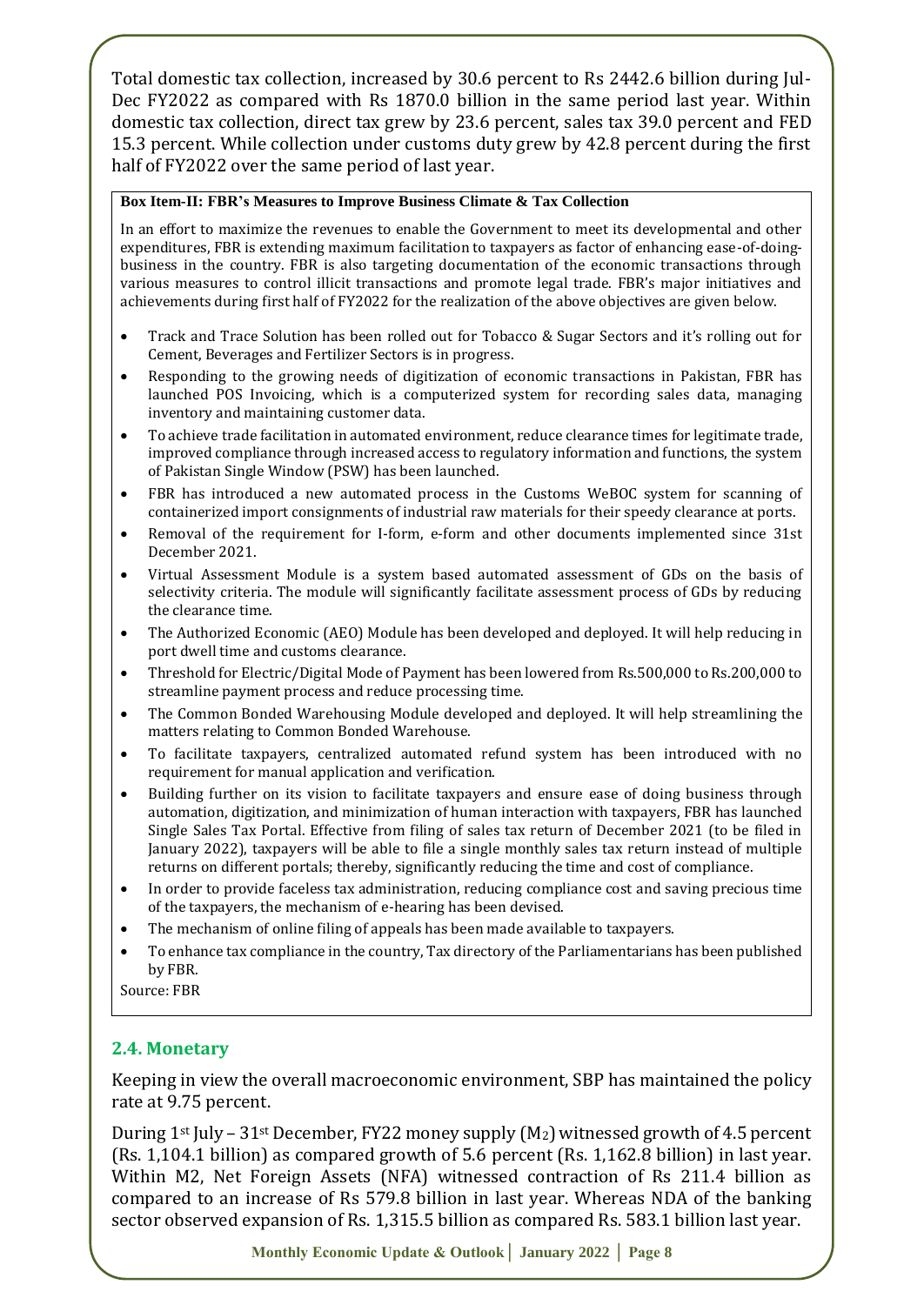Under the borrowing for budgetary support, government has borrowed Rs. 298.5 billion against the borrowing of Rs 437.2 billion last year. Government has retired Rs 27.6 billion to SBP against the retirement of Rs 585.9 billion in last year. Government has borrowed Rs 326.2 billion from Scheduled banks against the borrowing of Rs 1,023.1 billion last year. Under the head of net government borrowing, government has borrowed Rs 283.6 billion as compared to the borrowing of Rs 360.3 billion over the previous year, which is a good sign since more liquidity may remain available with banks for private sector lending.

Private Sector has borrowed Rs. 1,013.9 billion against the borrowing of Rs. 344.2 billion in last year. Within loans to businesses, fixed investment loans increased by Rs 200 billion against the borrowing of Rs 115.7 billion in last year. Similarly, working capital loans observed expansion of Rs 607.7 billion compared Rs 73.7 billion in last year. Under construction financing, loans amount released Rs 52.4 billion during H1, FY2022 compared Rs 30.1 billion during corresponding period last year. The expansion of private sector borrowing over the year also indicates pro-growth healthy economic activity.



# **2.5 External Sector**

The Current Account posted a deficit of \$ 9.1 billion (5.7 percent of GDP) for Jul-Dec FY2022 due to constantly growing import volume of energy and non-energy commodities. Moreover, rising trend in the global commodities prices especially oil, COVID-19 vaccines, food and metals, built pressure on import bill. Exports on fob grew by 29.0 percent during Jul-Dec FY2022 and reached \$ 15.2 billion, while Imports on fob grew by 56.9 percent and reached \$ 36.4 billion.

As per PBS, during Jul-Dec, FY 2022, exports increased by 24.9 percent to \$ 15.1 billion. The exports grew by 16.9 percent in December 2021 to \$ 2.8 billion. The major export commodities which have shown tremendous performance during the review period include Readymade garments (22.9 percent in value), Bed wear (19.0 percent in value & 20.2 percent in quantity), Cotton Yarn (52.3 percent in value & 4.0 percent in quantity ), Cotton Cloth (21.3 percent in value & 12.0 percent in quantity), Knitwear (35.2 percent in value despite decline of 0.7 percent in quantity), Chemical & pharma products (23.0 percent in value), leather manufactured (9.4 percent in value) and Basmati rice (33.1 percent in value & 47.4 percent in quantity). The increase in overall exports is contributed by the growth in exports of value-added goods with almost 40 percent share in total exports.

The total imports in Jul-Dec, FY2022 increased to \$ 40.6 billion, posted almost 70 percent growth. Main commodities imported were Petroleum products, Palm Oil, Petroleum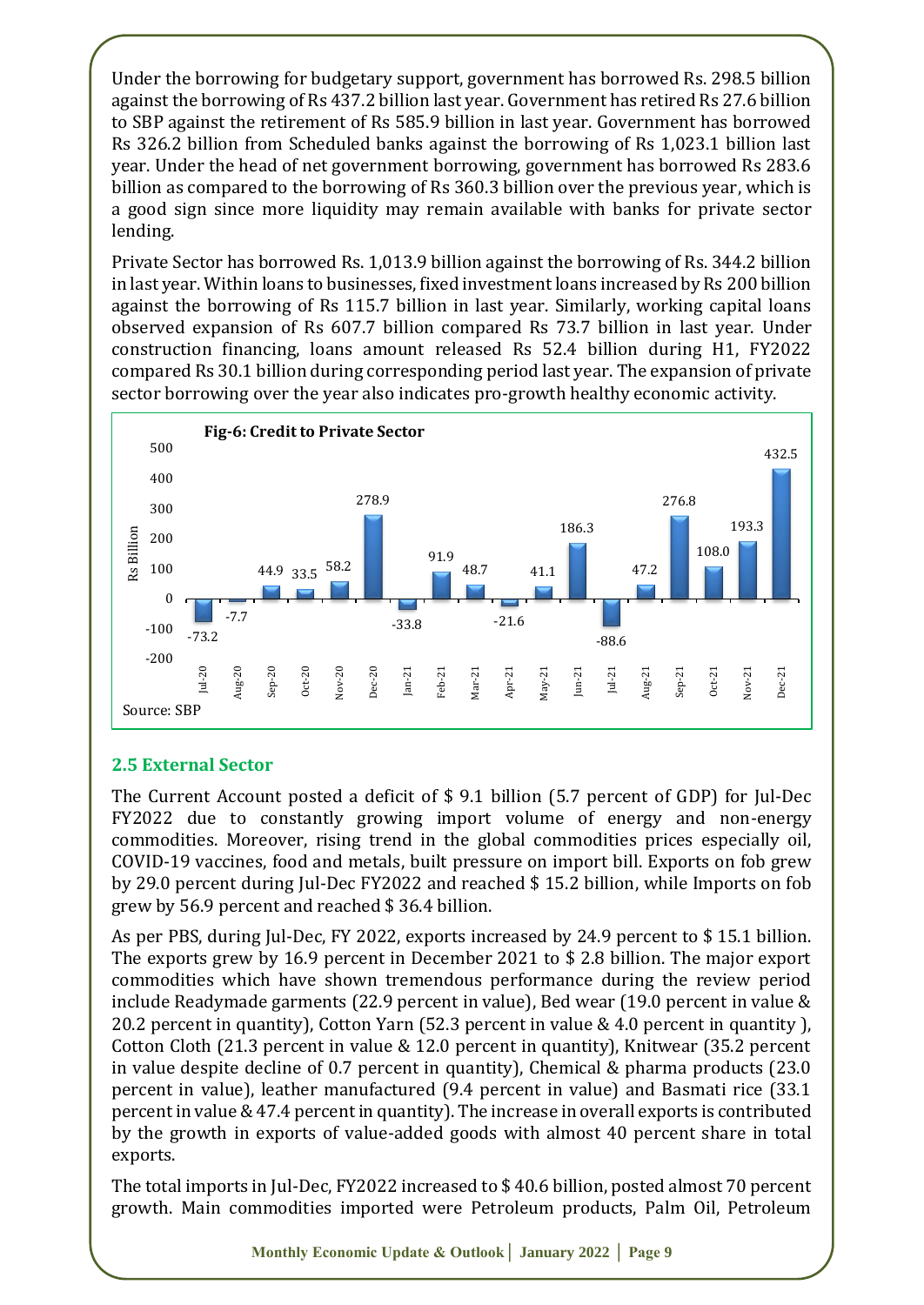crude, Iron & Steel, Liquefied Natural gas, Medicinal products, Plastic materials, Textile machinery, Electrical machinery & apparatus, Power generating machinery and Raw cotton. Higher imports of these commodities indicate growth in the related sectors as well.

Keeping in view of rising imports, government is taking several measures to curtail imports:

- Imported motor cars, SUVs and other motor vehicles
	- o of cylinder capacity exceeding 1800cc to 3001 cc FED has been increased from 25% to 30 % ad val.
	- o of cylinder capacity exceeding 3001 cc FED has been increased from 30% to 40 % ad val.
- Imported double cabin (4x4) pick-up vehicles FED has been increased from 25% to 30% ad val.
- Rate of sales tax on imported EV in CBU condition has been enhanced from 5% to 12.5 %.
- The sale tax  $\omega$  17 percent ad valorem has been introduced for imported mobile devices valuing more than US\$ 200.
- Eighth Schedule has now been streamlined and a number of reduced rates and concessionary regimes have been withdrawn brining these goods under standard regime.
- SBP has revised the prudential regulations for Consumer Financing prohibiting financing for imported vehicles:
	- o The total monthly amortization payments of consumer financing facilities should not exceed 40% of the net disposal income of the prospective borrower.
	- o The maximum tenure of the auto finance facility is reduced from seven (7) years to five (5) years.
	- o The minimum down payment is increased from 15 percent to 30 percent of the value of vehicle.
	- o Overall auto loans/financing limits availed by one person from all banks/DFIs, in aggregate, shall not exceed Rs3, 000,000/- at any point in time.
- SBP Imposes 100% Cash Margin Requirement on Import of additional 114 Items.

These measures will discourage imports of these items and thus support the balance-ofpayments.

# **2.5.1 Foreign Investment**

In Jul-Dec, FDI reached \$ 1056.6 million (\$ 879.7 million last year) increased by 20.1 percent. FDI received from China \$ 306.7 million (29.0 percent of total FDI), United States \$ 149.3 million (14.1 percent), Netherlands \$124.5 million (11.8 percent), Hong Kong \$ 110.9 million (10.5 percent) and U.E.A \$ 66.4million (6.3 percent). Power sector attracted highest FDI of \$ 363.7 million (34.4 percent of total FDI), Financial business \$ 205.7 million (19.5 percent), Communication \$ 146.5 million (13.9 percent) & Oil & Gas exploration \$ 146.1 million (13.8 percent).

Foreign Private Portfolio Investment has registered a net outflow of \$ 307.2 million during Jul-Dec FY2022. Foreign Public Portfolio Investment recorded a net outflow of \$ 98.3 million. In October 2021, an outflow of \$ 1040 million was recorded due to the repayment of sukuk bond. The total foreign portfolio investment recorded an outflow of \$ 405.5 million during Jul-Dec FY2022 as against outflow of 438.2 million last year. The total foreign investment registered an inflow of \$ 651.1 million during the period under review.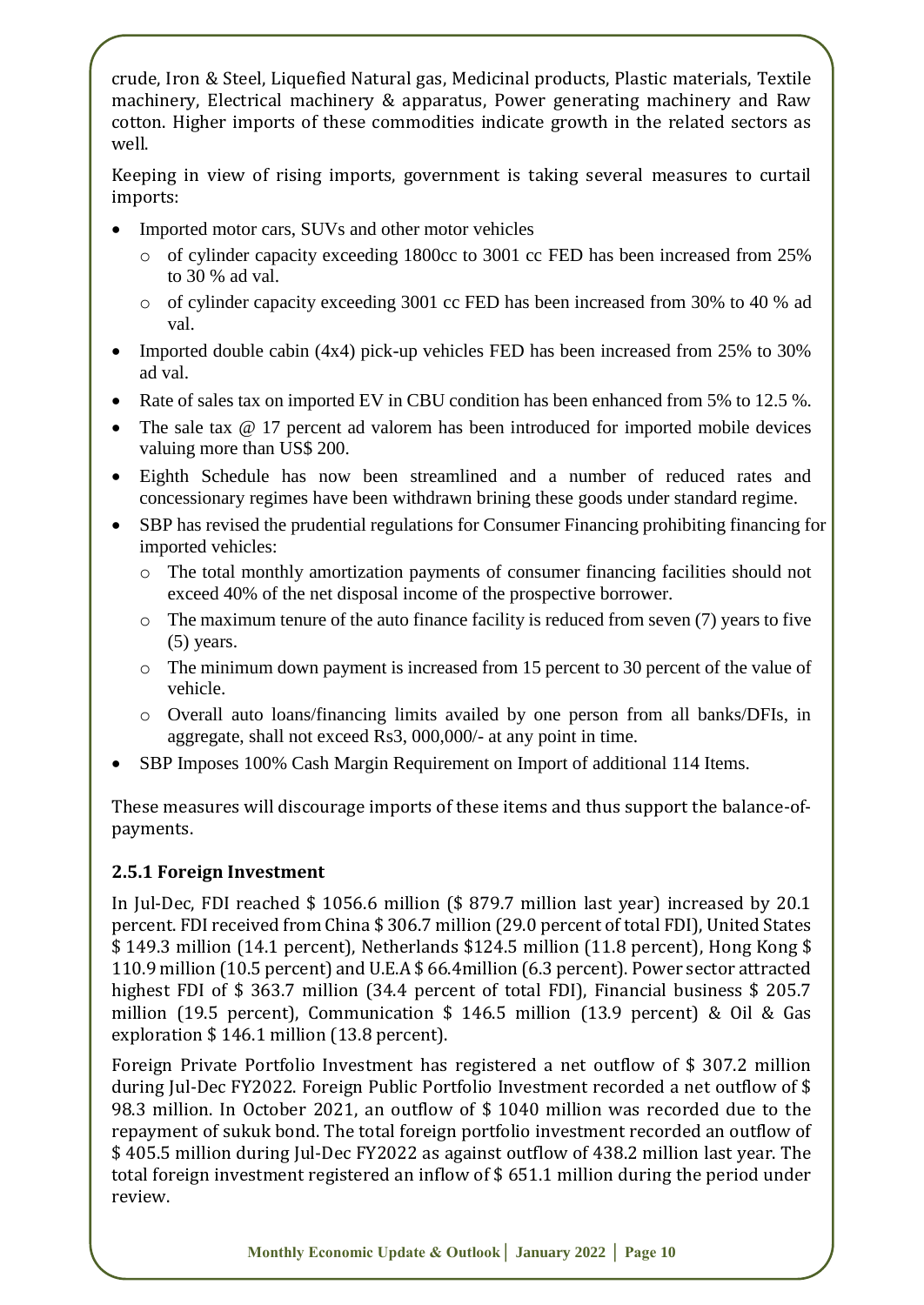# **2.5.2 Worker's Remittances**

In Jul-Dec FY2022, workers' remittances reached \$ 15.8 billion (\$ 14.2 billion last year), increased by 11.3 percent. Workers' remittances continued their unprecedented streak of above \$ 2.0 billion for the 19th consecutive month in December 2021. Share of remittances (Jul-Dec FY2022) from Saudi Arabia remained 25.5 percent (\$ 4034.0 million), U.A.E 19.0 percent (\$ 3008.4 million), U.K 13.6 percent (\$ 2146.9 million), USA 9.4 percent (\$ 1493.7 million), other GCC countries 11.4 percent (\$ 1806.6 million), EU 11.1 percent (\$ 1750.1 million), Malaysia 0.5 percent (\$ 72.3million), and other countries 9.5 percent.

# **2.5.3 Foreign Exchange Reserves**

Pakistan's total liquid foreign exchange reserves increased to \$23.1 billion on January 19, 2022 with the SBP's reserves now stood at \$16.8 billion, commercial banks' reserves remained at \$6.3 billion. Further, recent auction of Ijara Sukuk amounting \$ 1 billion will help reserves to be at a more adequate level.

# **2.6 Performance of KSE Index**

The KSE-100 index hovered around 44,000 in December 2021 and closed at 44,596 points on 31st December, while market capitalization settled at Rs 7,685 billion. The trend of major world indices is depicted in Fig-7:



# **2.7 Social Sector**

- Ehsaas under-graduate scholarships scheme has received 122,744 applications including 50,048 girls and 652 transgender for the award of 50,000 new scholarships to the deserving students. As per policy, 50 per cent of the scholarships will go to the girls.
- Under National Poverty Graduation Program, 76,507 livelihood productive assets worth Rs 4.60 billion have been transferred to the ultra-poor households till  $31<sup>st</sup>$ December, 2021 while during the month of December, 660 livelihood assets of Rs 39.6 million were distributed.
- PPAF through its 24 Partner Organizations has disbursed 42,699 interest free loans amounting to Rs 1.45 billion during the month of December 2021. Since July, 2019 till 31st December, 2021, a total of 1.69 million interest free loans amounting to Rs 60.18 billion have been disbursed to the borrowers.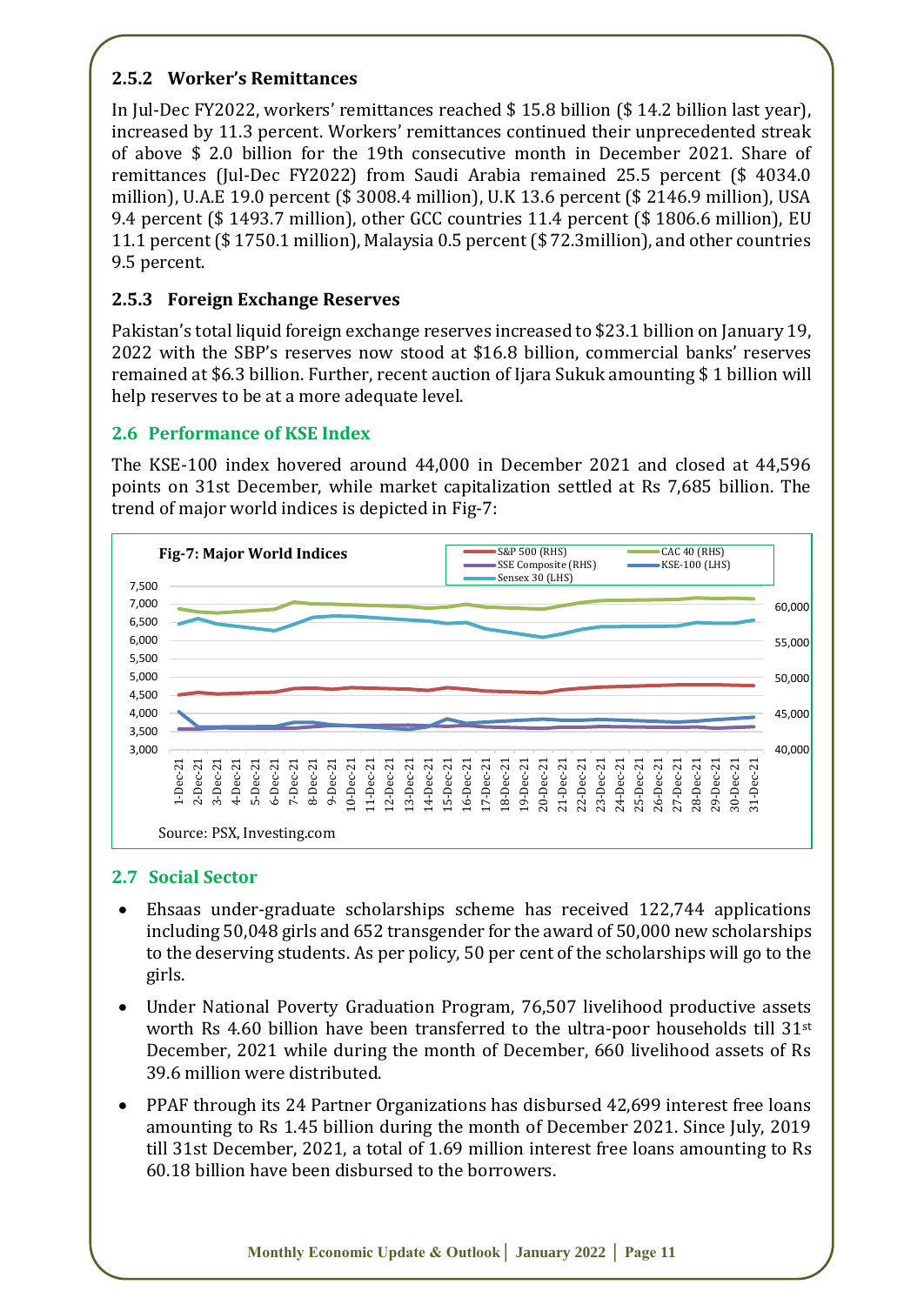- Bureau of Emigration and Overseas Employment has registered 64,886 emigrants during December, 2021 for overseas employment in different countries.
- 168 medical professionals (doctors/nurses/technicians) have proceeded to Kuwait for employment during the month of December, 2021.
- Bureau of Emigration & Overseas Employment ensured payment of an amount of more than Rs. 59 million as death/disability compensation during the month of December, 2021.
- Under Kamyab Jawan Youth Entrepreneurship Scheme (PMKJ-YES) the government has disbursed Rs 27,430 million till November 2021 to the youth for various businesses.
- The fifth wave of Covid-19 with a new Omicron variant is on the rise in Pakistan with a positivity rate of 10.2% as on 26 January, 2022.
- In order to contain spread of virus, NCOC re-imposed restrictions on public gatherings, weddings, schools, restaurants and public transportation. It is also decided to carry out mass testing in educational institutions before going for their closure.
- As on January 26, 2022, the numbers of confirmed cases are recorded at 1,386,348 along with recoveries 1,271,087 and total deaths 29,137.
- Till January 26, 2022, total numbers of vaccine doses administered are reported at 173.5 million while 80.4 million are fully and 104.0 million are partially vaccinated.

# **3. Economic Outlook**

Though economic recovery is underway, the economy is also confronting new COVID-19 wave, inflation and external sector pressures. The acceleration of worldwide inflation, as well as a significant increase in freight charges making international trade more costly.

# **3.1 Inflation**

Pakistan's inflation rate is still under pressure like other countries due to rise in international commodity prices as wells as economic agents' expectations. The government is making all efforts to improve the functioning of markets particularly in the food markets.

CPI index in December showed a monthly decline of 0.02 percent. Further, in January 2022, the Sensitive Price index shows a marginal decline, as a result of Government efforts to dampen the pass-through of high international prices to domestic retail markets. But even if this would be reflected in the overall CPI index, YoY inflation in January 2022 may slightly increase while a decline is expected on MoM basis.

# **3.2 Agriculture**

The inputs availability will remain satisfactory for Rabi 2021-22 crops. The mechanization and credit disbursement to agriculture show an increasing trend in FY2022, thus it is expected that in the absence of any adverse climate shock, the agriculture sector will perform better.

## **3.3 Industrial activity**

Industrial activity, measured by the LSM index is the sector which is most exposed to external conditions. Its exposure to developments in international markets is illustrated in Fig-8 which compares the cyclical component of LSM with the weighted average Composite Leading Indicators in Pakistan's main export markets (CLI). The CLI of some individual countries are constructed by the OECD to reflect the deviation of current GDP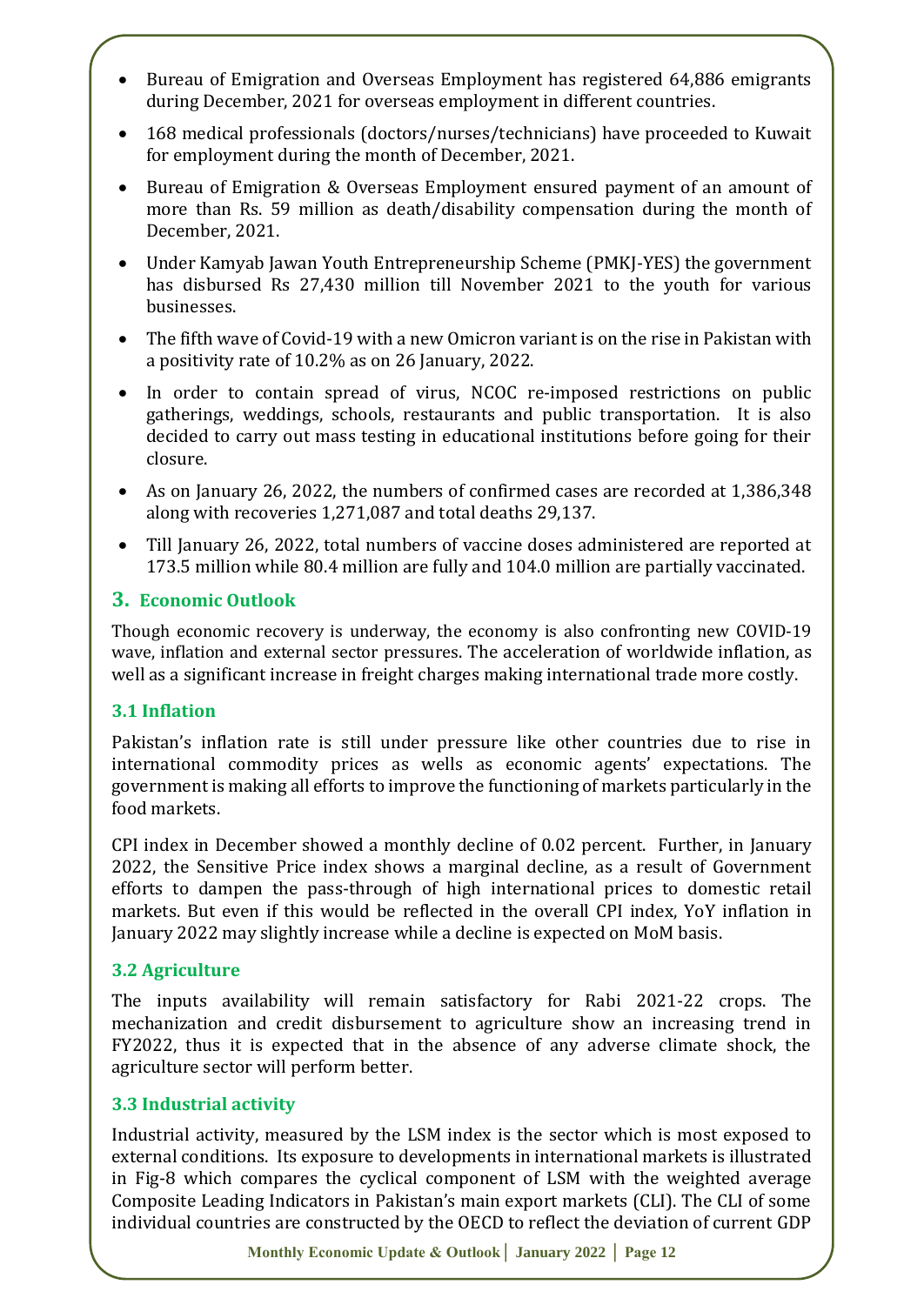from its potential level. The cyclical component of Pakistan's LSM output is obtained by extracting the stochastic trend from the seasonally adjusted LSM series. LSM index is published with a time lag of two months, whereas CLI is published with a one-month lag. The LSM cycle is following the cyclical movements in the main trading partners, but since it is focused on the main industrial sectors and not on total GDP, it is somewhat more volatile than the cyclical component of GDP in Pakistan's main export markets.

Recently, Pakistan's main export markets experience stable cyclical positions. The same can be said about the recent cyclical movements of large-scale manufacturing industries in Pakistan. Both these foreign and domestic cyclical indicators currently remain slightly above the 100 benchmarks, indicating positive to neutral output gaps. These cyclical stances however, do not keep these economies from showing positive and healthy growth in their potential outputs.

The LSM for November 2021 remained better than expected. In December 2021, the expectation is that LSM will show strong growth as compared to its level attained in November.



## **3.4 Overall economic activity**

The Monthly Economic Indicator (MEI) is based on combining monthly data of indicators that are proven to be correlated with GDP at constant prices. Fig-9 presents the MEI on monthly basis since January 2019. It should be noted that some of the data underlying the December MEI is still provisional and may be revised next month.

The MEI remains strong, based on observed favorable movements in macroeconomic high frequency indicators such as growth in LSM (which is known to exert strong multiplier effects in services sectors), recovery in Pakistan's main trading partners, strong growth in imports. The momentum in the economic dynamism observed in recent months is expected to have continued to support economic activity in December. The average MEI for the first 6 months of the current FY indicates that average economic growth during this period may remain around 5 percent.

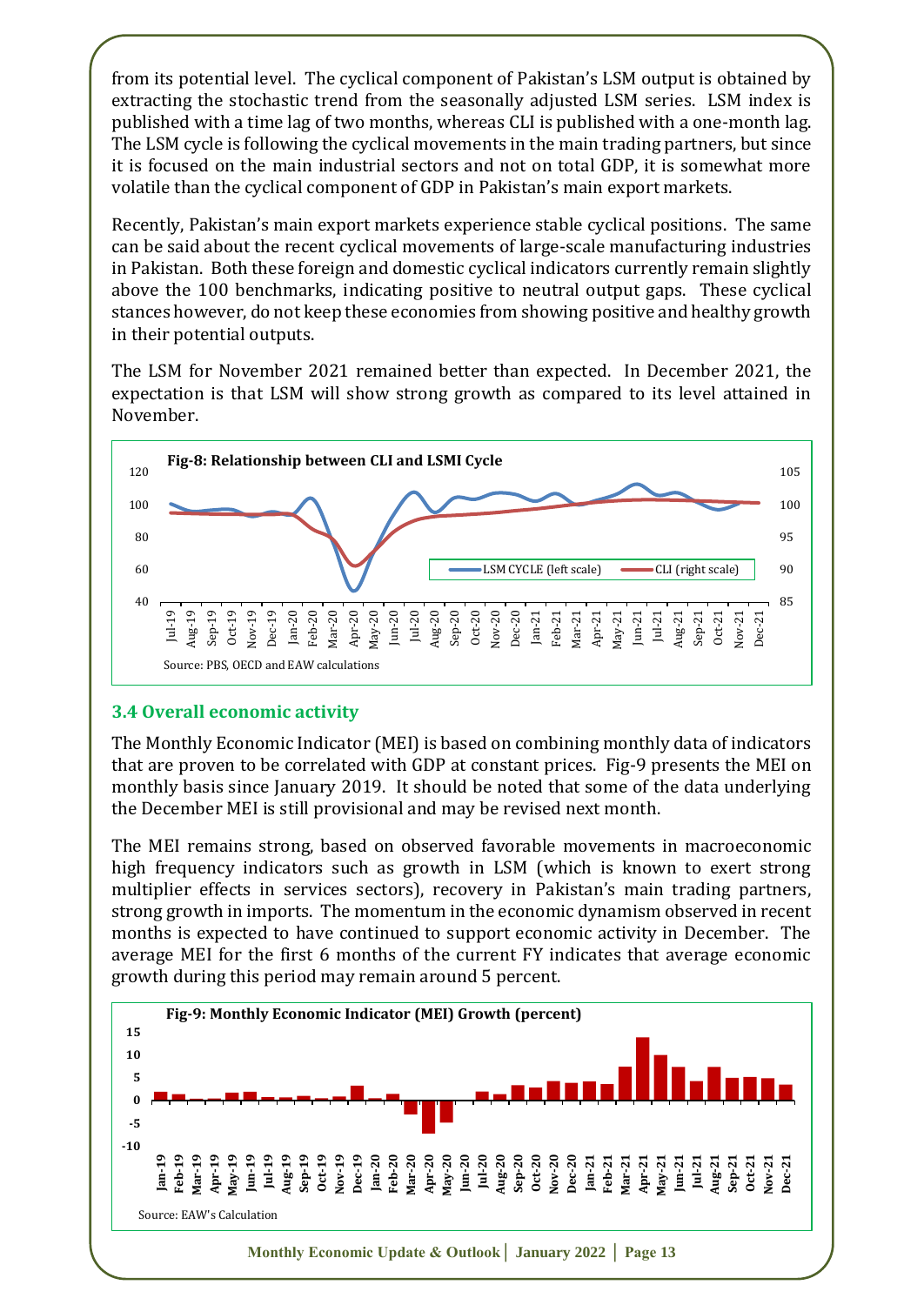# **3.5. External**

According to BOP data, exports and imports of goods and services increased in December 2021. Both exports and imports were supported by strong positive seasonal effects that usually affect these transactions in the month of December. Although the seasonal effects are stronger on imports, the increase in exports was somewhat more robust than the rise in imports, which explains the, albeit modest, decline in the trade balance of goods and services. Usually in the months of January these seasonal effects typically disappear, which may soften the export proceeds, but also to a more important moderation in import payments. It is therefore expected that the trade deficit will settle at lower levels in January and in the following months.

Although the trade balance improved somewhat, the current account balance slightly deteriorated. This was mainly due to an unusual increase in primary income payments to non-residents. It is expected that in January these payments would return to normal levels. Together with the expected improvement in the trade balance due to prudent government measures, the current account deficit may decline in January and onward.

## **3.6. Fiscal**

During the first five months of the current fiscal year, the government has increased its expenditures under grants and subsidies. In particular, under grants, government spending is focused on social protection (BISP & poverty alleviation) and COVID 19 (vaccine procurement). While subsidies to the power sector have also witnessed a sharp rise during the period under review. Thus, an increase in both grants and subsidies has been attributed to a significant rise in current expenditures. With the start of the 5<sup>th</sup> COVID wave driven by the Omicron variant, the expenditure side may come under further pressure. However, the government will continue to follow a prudent expenditure management strategy while giving importance to the priority sectors so that the growth momentum may not be disrupted.

On the revenue side, during the first half of current fiscal year, FBR exceeded its revenue target by 10.9 percent. In absolute terms, revenue amounting to Rs 2,919.7 billion was collected against the target of Rs 2633.2 billion, which is Rs 286.5 billion more than the six-monthly target. Collection during the first half of the current fiscal year is also higher by Rs. 715.6 billion in absolute and by 32.5 percent in percentage terms. Moreover, FBR has been able to achieve more than 50 percent of its annual target during the first half of the financial year for the first time. The normal trend is that around 45 percent of the annual target is achieved during the first half of the financial year. The momentum in revenue collection generated by FBR during the first half of the current financial year indicates that the FBR will not only be able to meet its annual revenue collection targets but will surpass it by a fair margin. In this regard, FBR measures for maximum facilitation to taxpayers in documentation of economic transaction would play a major role in meeting the revenue collection target.

## **4. Way Forward**

Pakistan's economy continues to show healthy value-added creation. Its cyclical position is largely balanced and the trend growth rate of potential output remains strong. Although this path is expected to continue, also a number of risk factors remain present at the horizon.

A first risk factor concerns the surge of the omicron variant of the COVID-19 disease. Experience in other countries shows that this variant is far more infectious than previous variants. On the other hand, its capacity to cause severe illness also looks to be impaired significantly. It is hoped that the SARS-CoV-2 virus that caused the COVID-19 pandemic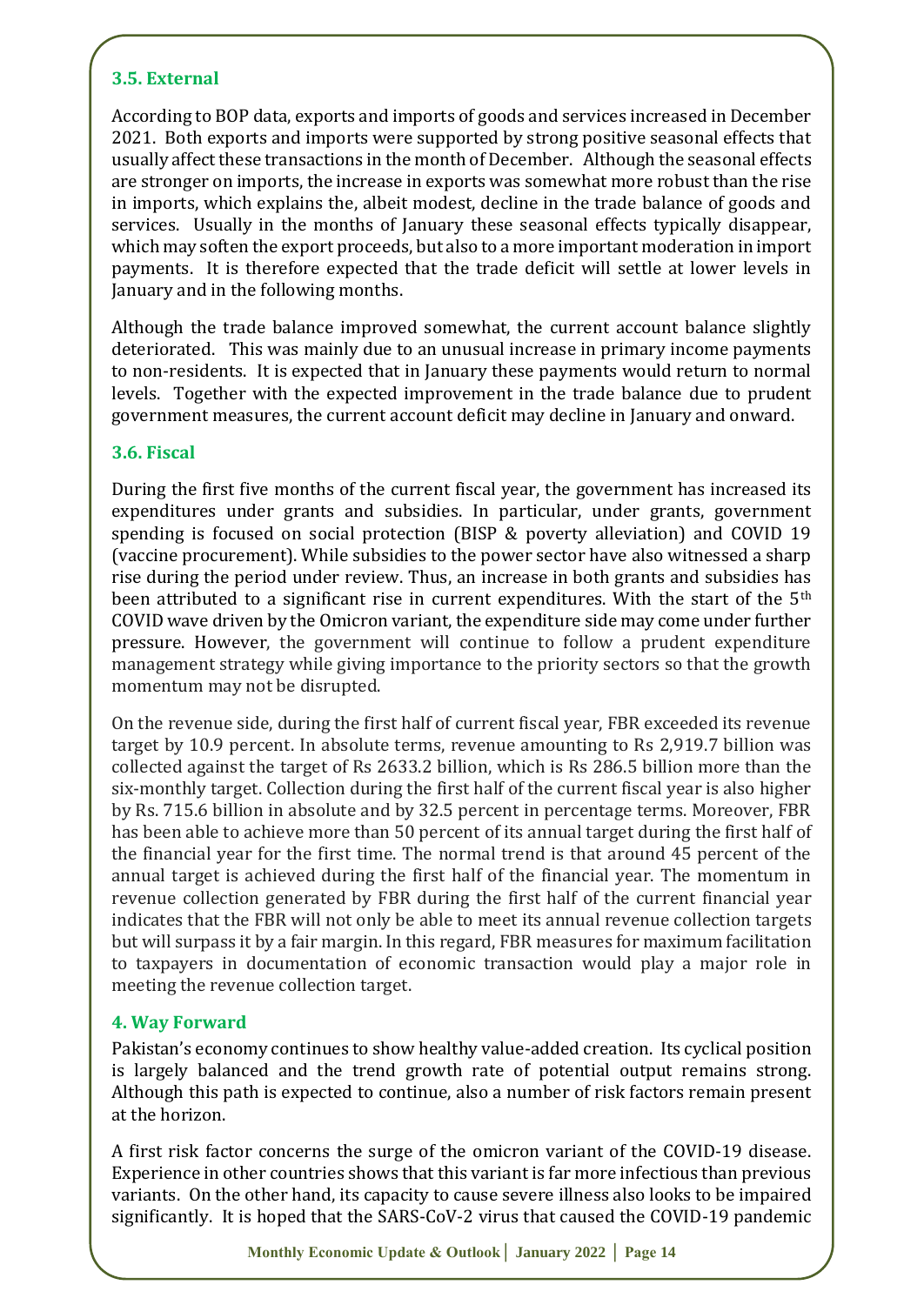may gradually converge to other known milder respiratory diseases that can be managed without causing too much damage to peoples' personal health and to their economic welfare.

A second risk remains the stress on the external balance. Although current account deficit remained high, the baseline scenario remains that the excess of imports over exports will gradually ease in the coming months. This expected tendency is enforced by government measures designed to stimulate exports and moderate import demand. The monetary policy decisions are also supportive in this respect.

Thirdly, inflation is high and YoY inflation is expected to remain in double digits in the coming month. In this regard it should be noted that YoY increase in the CPI index is to a large extent a backward-looking indicator. It is not only determined by current price movements, but also by what happened 12 months ago, when international commodity prices were at the lower areas of their current price cycles, whereas now they are at the upper levels of these cycles. Forward looking, what matters most is monitoring future MoM price movements. Containing these price dynamics is the most relevant issue because they will determine further developments in the consumer's cost of living. Government measures, accompanied by the support of monetary policy, are directed to protect consumer's purchasing power in the future. If these future MoM price movements can be stabilized, the YoY inflation will automatically fall back to levels that are suited for supporting Pakistan's economic development. In that sense the current surge of the YoY inflation rate is a temporary phenomenon.

**\_\_\_\_\_\_\_\_\_\_\_\_\_\_\_\_\_\_\_\_\_\_\_\_\_\_\_\_\_\_\_\_\_\_**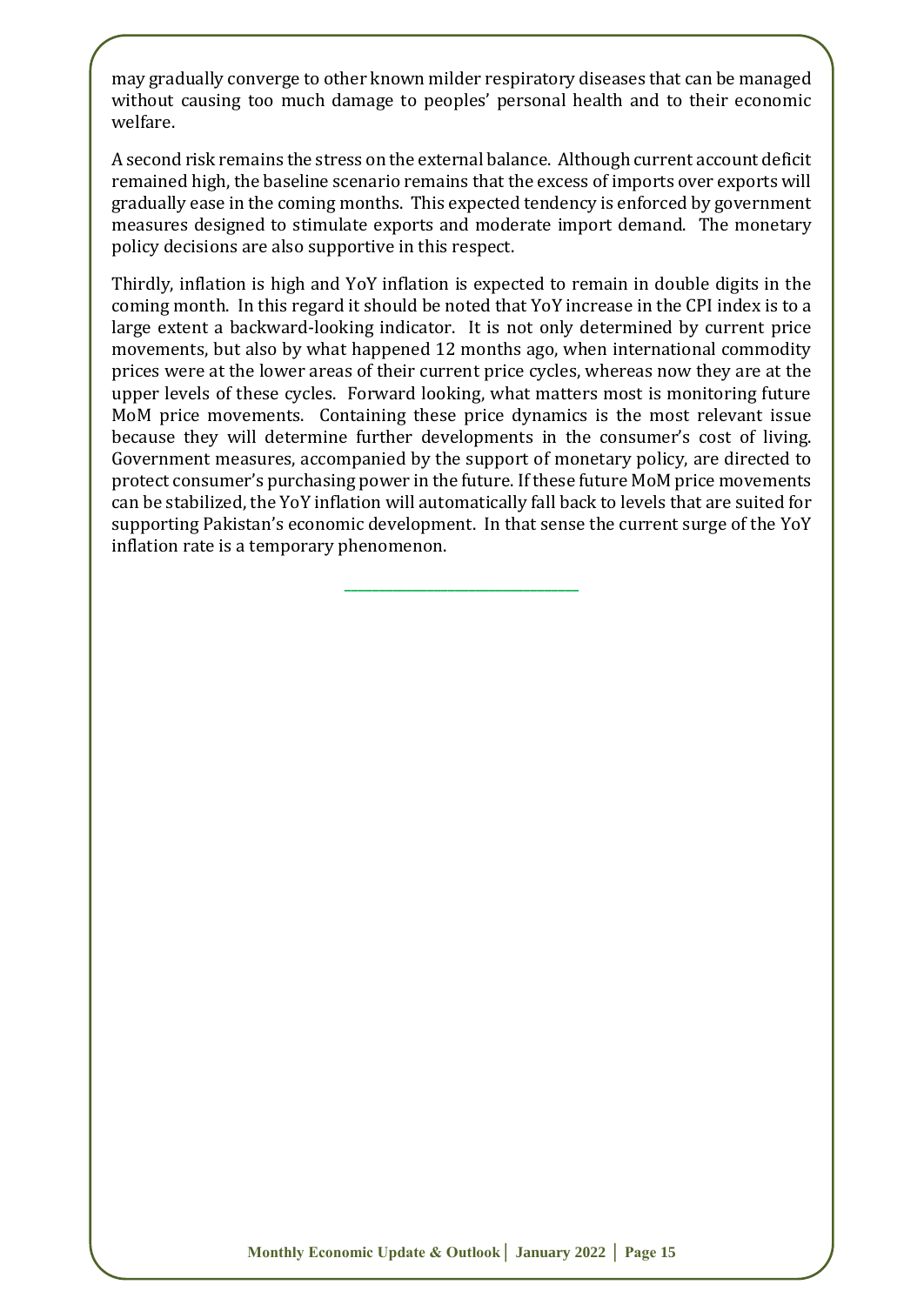|                                                                                     | <b>Economic Indicators</b><br>$(26-01-2022)$                      |                                                                   |                          |
|-------------------------------------------------------------------------------------|-------------------------------------------------------------------|-------------------------------------------------------------------|--------------------------|
|                                                                                     | 2020-21<br>$(Jul-Dec)$<br><b>External Sector</b>                  | 2021-22<br>(Jul-Dec)                                              | percent<br><b>Change</b> |
| <b>Remittances</b> (\$ billion)                                                     | 14.2                                                              | 15.8                                                              | 11.3                     |
| <b>Exports FOB</b> (\$ billion)                                                     | 11.8                                                              | 15.2                                                              | <b>129.0</b>             |
| <b>Imports FOB</b> (\$ billion)                                                     | 23.2                                                              | 36.4                                                              | 156.9                    |
| <b>Current Account Deficit</b><br>(\$ billion)                                      | $-1.2$                                                            | 9.1                                                               | ↑                        |
| <b>Current Account Deficit</b><br>(percent of GDP)                                  | $-0.9$                                                            | 5.7                                                               | $\uparrow$               |
| FDI (\$ million)                                                                    | 879.7                                                             | 1056.6                                                            | 120.7                    |
| <b>Portfolio Investment-Public</b><br>$($$ million $)$                              | $-193.8$                                                          | $-98.3$                                                           | $\uparrow$               |
| <b>Total Foreign Investment</b><br>$($$ million $)$<br>(FDI & Portfolio Investment) | 441.5                                                             | 651.1                                                             | $\uparrow$               |
| <b>Forex Reserves</b> (\$ billion)                                                  | 20.108<br>(SBP: 13.000)<br>(Banks: 7.108)<br>$(0n 22nd$ Jan 2021) | 22.352<br>(SBP: 16.060)<br>(Banks: 6.292)<br>$(0n 24th$ Jan 2022) |                          |
| <b>Exchange rate (PKR/US\$)</b>                                                     | 160.75<br>$(0n 22nd$ Jan 2021)                                    | 176.49<br>$(0n 24th$ Jan 2022)                                    |                          |
|                                                                                     |                                                                   |                                                                   |                          |

|                                  | 2020-21<br>$($ Jul-Nov $)$ | 2021-22<br>$($ Jul-Nov $)$ | percent<br><b>Change</b> |
|----------------------------------|----------------------------|----------------------------|--------------------------|
| <b>Fiscal</b>                    |                            |                            | (Rs Billion)             |
| <b>FBR Revenue</b> (Jul-Dec)     | 2204                       | 2920                       | 132.5                    |
| <b>Non-Tax Revenue</b> (Federal) | 666                        | 519                        | 122.0                    |
| <b>PSDP</b> (Authorization)      | 299.7                      | 434.6                      | 145                      |
| <b>Fiscal Deficit</b>            | 822                        | 951                        | ↑                        |
| <b>Primary Balance</b>           | 216                        | $-36$                      | ↓                        |
| Source: FBR & Budget Wing        |                            |                            |                          |